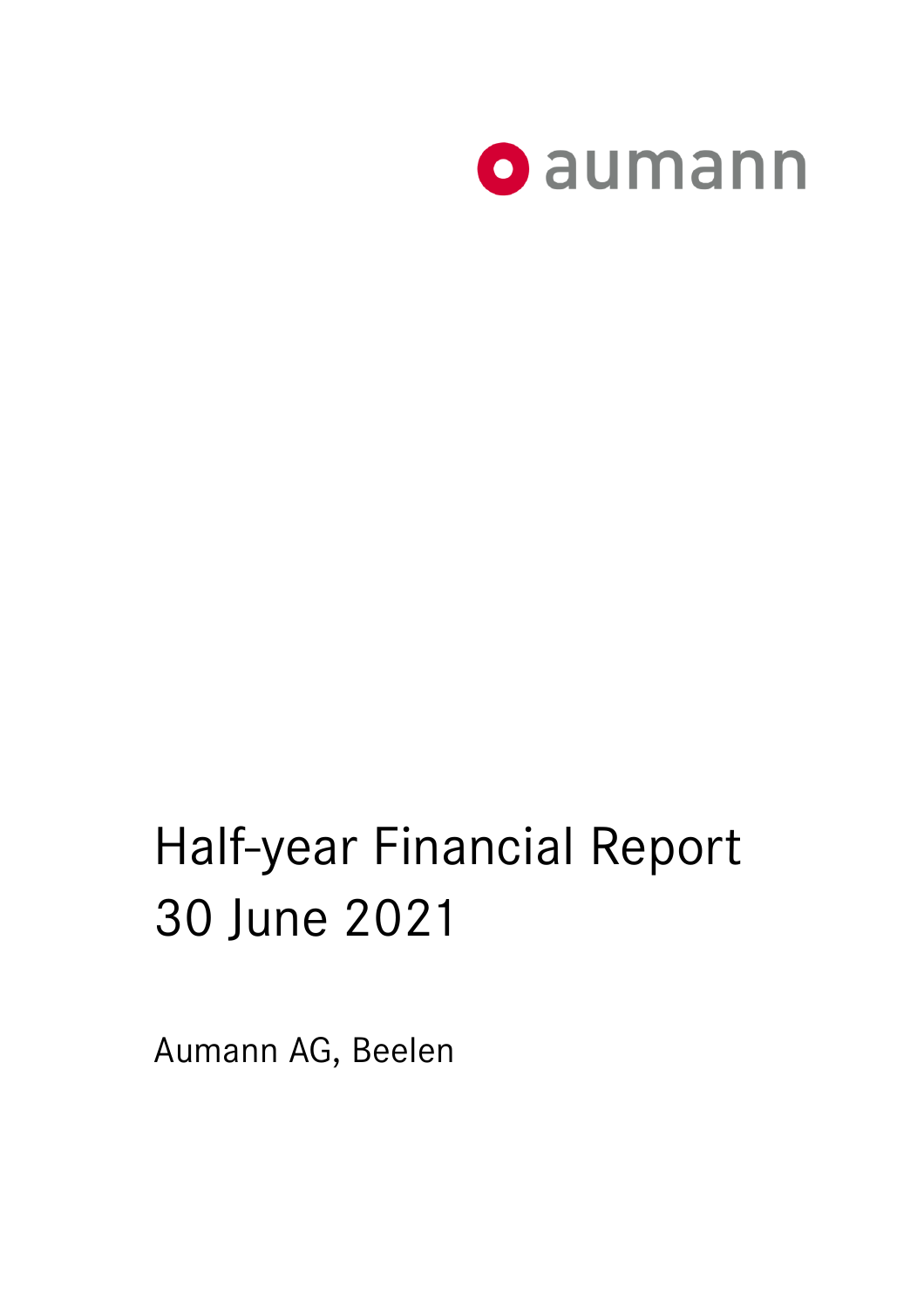## **Aumann in figures**

| Half year                      | 2021        | 2020        | $\triangle$ 2021 / |
|--------------------------------|-------------|-------------|--------------------|
| (unaudited)                    |             |             | 2020               |
|                                | <b>IFRS</b> | <b>IFRS</b> |                    |
|                                | €k          | €k          | %                  |
| Order backlog                  | 134.419     | 125.357     | 7,2                |
| Order intake                   | 104.058     | 83.071      | 25,3               |
| there of E-mobility            | 75.008      | 41.829      | 79,3               |
| Earning figures (adjusted)*    |             |             |                    |
| Revenue                        | 72.761      | 84.673      | $-14,1$            |
| there of E-mobility            | 45.997      | 54.992      | $-16,4$            |
| Operating performance          | 72.889      | 84.208      | $-13,4$            |
| Total performance              | 77.038      | 85.981      | $-10,4$            |
| Cost of materials              | $-44.402$   | $-48.623$   | 8,7                |
| Staff costs                    | $-30.110$   | $-32.284$   | 6,7                |
| <b>EBITDA</b>                  | $-932$      | $-735$      | $-26,8$            |
| <b>EBITDA</b> margin           | $-1,3%$     | $-0,9%$     |                    |
| EBIT                           | $-3.189$    | $-3.212$    | 0,7                |
| <b>EBIT</b> margin             | $-4,4%$     | $-3,8%$     |                    |
| EBT                            | $-3.441$    | $-3.603$    | 4,5                |
| <b>EBT</b> margin              | $-4,7%$     | $-4,3%$     |                    |
| <b>Consolidated net profit</b> | $-2.567$    | $-2.595$    | 1,1                |
| Number of shares               | 15.250      | 15.250      | 0,0                |
| eps in $E^{**}$                | $-0,17$     | $-0,17$     | 0,0                |
|                                |             |             |                    |
| Figures from the statement     | 30 Jun      | 31 Dec      |                    |
| of financial position          | €k          | €k          | %                  |
| Non-current assets             | 114.262     | 103.170     | 10,8               |
| Current assets                 | 174.633     | 184.811     | $-5,5$             |
| there of cash and equivalents  | 94.379      | 90.234      | 4,6                |
| Issued capital (share capital) | 15.250      | 15.250      | 0,0                |
| Other equity                   | 171.811     | 171.088     | 0,4                |
| Total equity                   | 187.061     | 186.338     | 0,4                |
| Equity ratio                   | 64,8%       | 64,7%       |                    |
| Non-current liabilities        | 35.587      | 39.503      | $-9,9$             |
| <b>Current liabilities</b>     | 66.247      | 62.140      | 6,6                |
| <b>Total assets</b>            | 288.895     | 287.981     | 0,3                |
| Net debt (-) or                |             |             |                    |
| net cash $(+)$ ***             | 79.480      | 73.146      | 8,7                |
|                                |             |             |                    |
| <b>Employees</b>               | 850         | 1.044       | $-18,6$            |

\* For details of adjustments please see the information on financial position and financial performance.

\*\* Based on shares outstanding on 30 June 2021.

\*\*\* This figure includes securities.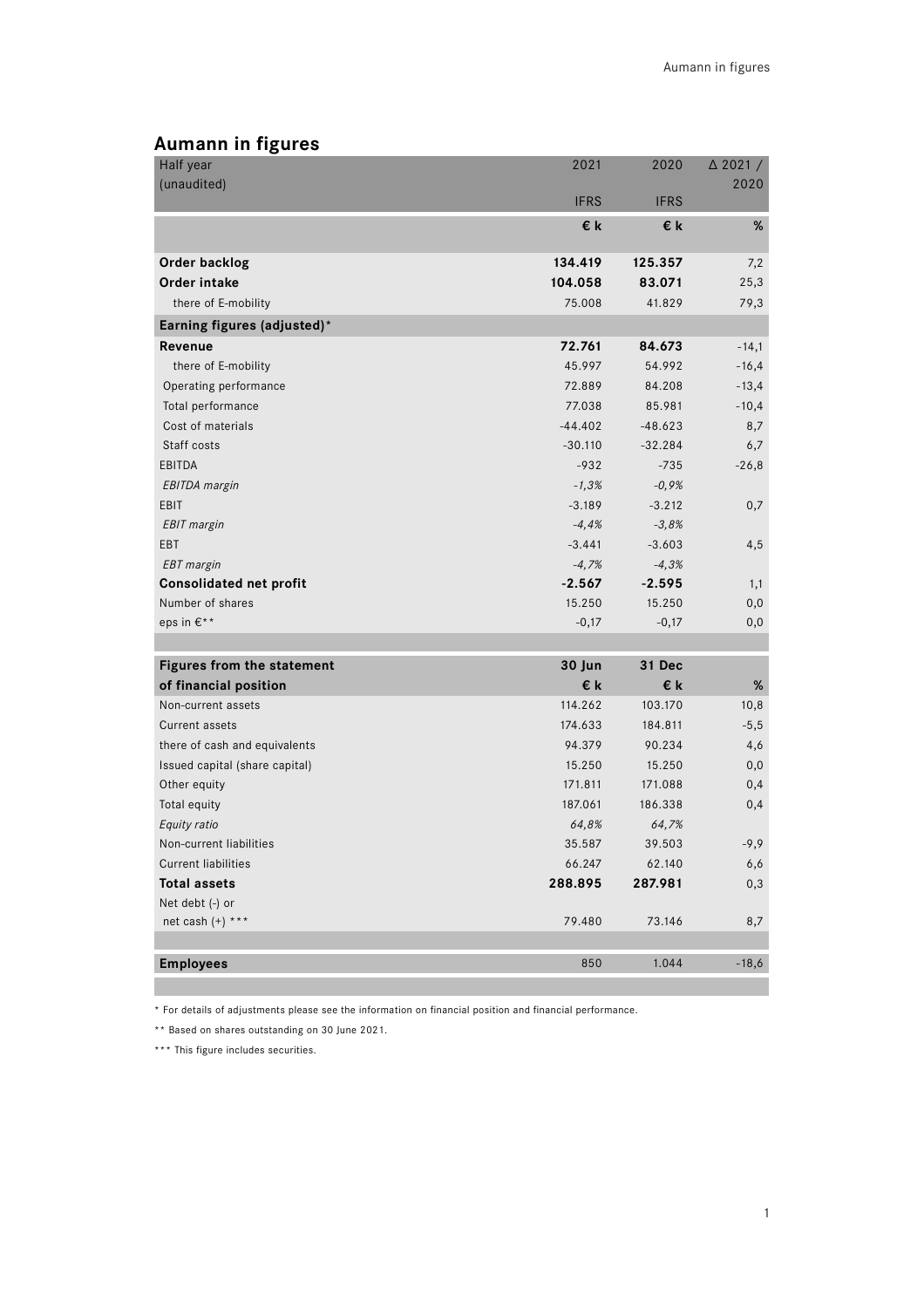# **Contents**

| Aumann in figures                                       | 1              |
|---------------------------------------------------------|----------------|
| Contents                                                | $\overline{2}$ |
| Welcome note from the Executive Board                   | 3              |
| Interim Group management report                         | 4              |
| Description of the business model                       | 4              |
| Business and economic conditions                        | $\overline{4}$ |
| Market development                                      | 4              |
| Financial position and financial performance            | 5              |
| Segment performance                                     | 5              |
| Employees                                               | 5              |
| Report on risks and opportunities                       | 6              |
| Report on expected developments                         | 6              |
| IFRS interim consolidated financial statements for 2021 | $\overline{7}$ |
| Notes to the interim consolidated financial statements  | 13             |
| Accounting                                              | 13             |
| Accounting policies                                     | 13             |
| Goodwill                                                | 13             |
| Segment reporting                                       | 13             |
| Changes in contingent liabilities                       | 14             |
| Related party transactions                              | 14             |
| Events after the end of the reporting period            | 14             |
| Review                                                  | 14             |
| Responsibility statement                                | 14             |
| Financial calendar                                      | 15             |
| Contact                                                 | 15             |
| Legal notice                                            | 15             |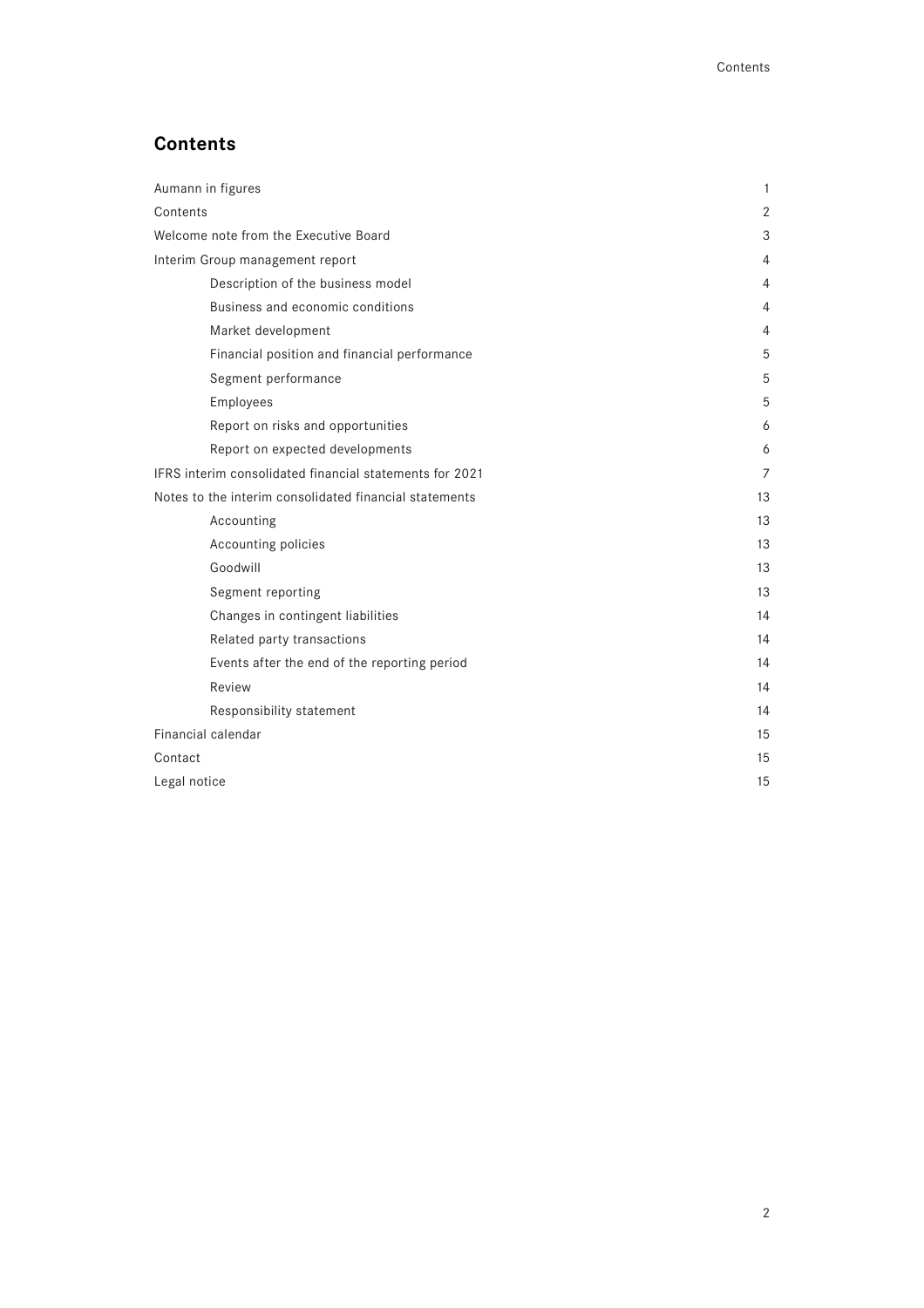## **Welcome note from the Executive Board**

Dear Shareholders,

In the first half of 2021, economic and social life reopened in many places thanks to increasing vaccination and testing capacities, and the world economy at least partially recovered from its slump in the previous year. The major automotive markets also expanded significantly in the first half of 2021, recording doubledigit growth rates in some cases. However, it must be noted that this is relative to the crisis-hit prior-year figures, and the markets have yet to return to pre-crisis levels.

Against this backdrop, our order intake, which secures manufacturers' production capacities in one to two years, again enjoyed a very positive development in the second quarter of 2021. In other words, we are building on our successful performance in the first quarter and are delighted that innovative automation solutions made by Aumann are enjoying strong demand again. Aumann reached a book-to-bill ratio of 1.43 in the first half of 2021. We expect that revenue will increasingly reflect this positive order intake trend over the coming quarters.

Demand is currently particularly high for our new production solutions in the area of energy storage, in which we won some technologically forward-looking and strategic orders in the first half of the year. These range from exciting small-series orders, in areas such as fuel cell production, through to major orders, e.g. in the area of battery pack assembly. Order intake in the E-mobility segment increased significantly by 79.3% to €75.0 million in the first half of the year, thereby accounting for 72.1% of the total order intake.

The transition to E-mobility is currently accelerating at a rapid pace, not least in response to the further tightening of European emissions standards in the previous year. International car manufacturers are outdoing each other when it comes to their plans for vehicle electrification. Many of them are looking to electrify the majority of their fleet by the end of the decade at the latest, and in some cases by as early as 2025. The growing range of electric cars, government incentives and the accelerated expansion of the charging infrastructure are increasingly feeding consumer interest in E-mobility.

Achieving these ambitious targets for electric vehicles will require the groundwork to be laid over the coming quarters and the necessary investments of the car manufacturers to be initiated. Aumann will benefit from this as an important development partner for the automotive industry and thanks to its technology portfolio, long-standing customer relationships and pronounced innovation spirit. In conjunction with our more flexible company structures, a liquidity position that has increased to €94.4 million and a healthy equity ratio of 64.8%, we believe we are very well positioned to enjoy further business growth and achieve our targets for the year.

Sincerely,

Sebastian Roll **Sebastian Roll** Jan-Henrik Pollitt **Roll** Rolf Beckhoff<br>
Chief Executive Officer Chief Financial Officer Member of th

R.Beeth.

Chief Financial Officer Member of the Executive Board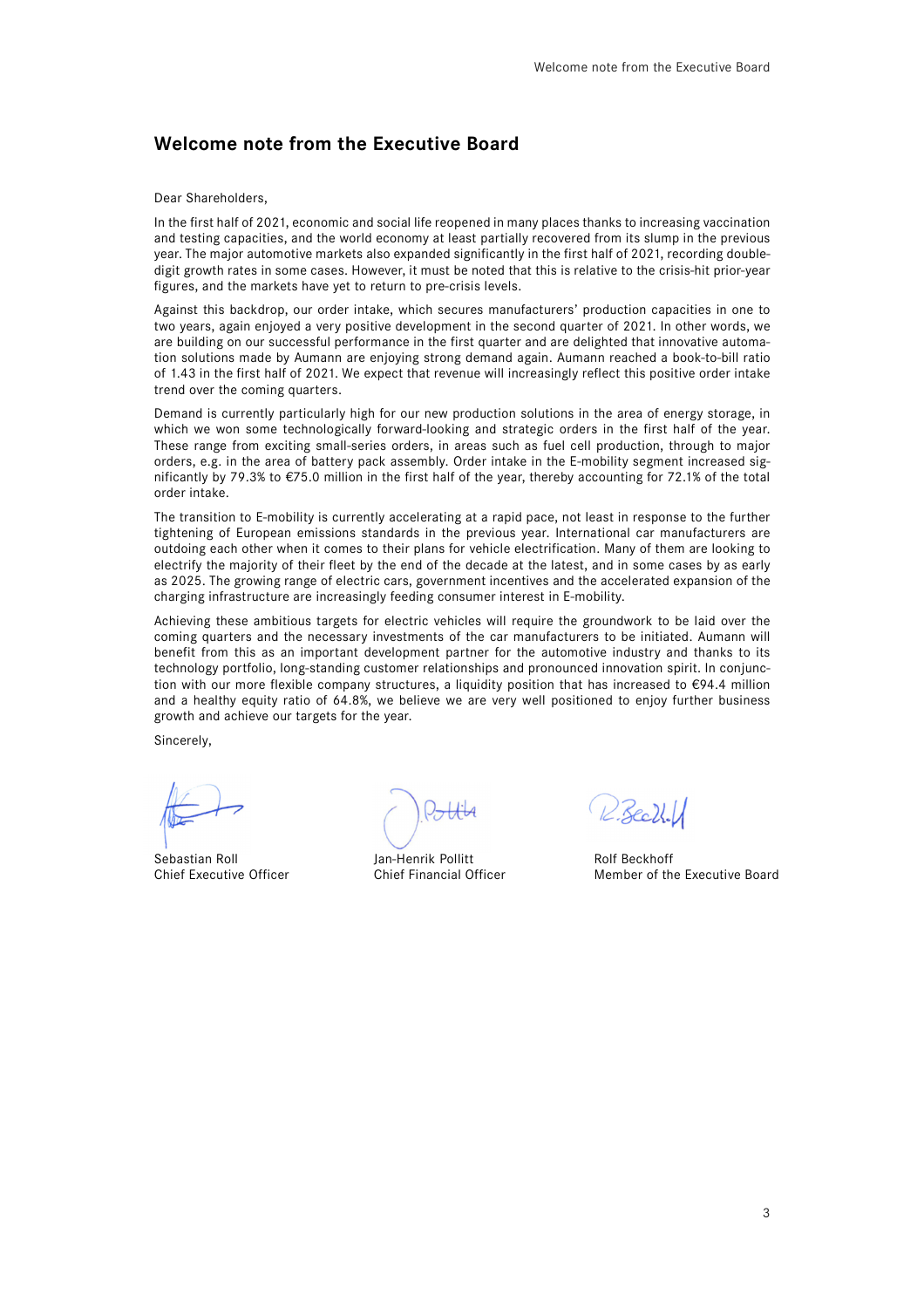## **Interim Group management report**

#### **Description of the business model**

Aumann is a world-leading manufacturer of innovative speciality machinery and automated production lines with a focus on E-mobility. With its German sites in Beelen, Espelkamp and Limbach-Oberfrohna in Europe, the Chinese company in Changzhou and a site in Clayton in the US, the Aumann Group has five locations in its three most important markets. The entire automotive industry is undergoing a continuous transformation that is taking it away from the complex mechanical drive concept centred on the combustion engine towards a significantly more streamlined electric drive concept. Accordingly, Aumann geared its strategy and its portfolio towards the needs of the E-mobility megatrend a number of years ago. Aumann's product solutions enable the highly efficient and technologically advanced series production of a wide range of components and modules, including electric traction modules, power-on-demand units, energy storage and conversion systems (batteries and fuel cells), auxiliary motors, and electronic components for sensor and control applications.

#### **Business and economic conditions**

As previously, the start of the 2021 financial year was dominated by the dynamic development of the COVID-19 pandemic and the resulting containment measures, as well as their impact on business activity in the corporate sector. Growing vaccination and testing capacity led to the reopening of private and, in particular, business life in many places during the first half of the year. Although economic risks have increased lately in connection with the spread of COVID-19 mutations and the impact of supply bottlenecks on industrial activity, the forecasts for 2021 and 2022 largely anticipate a sharp upturn in global economic output.

The International Monetary Fund (IMF) is forecasting growth in global economic output of 6.0% this year and 4.9% in 2022. While the IMF recently upgraded its outlook for the industrialized nations further – growth of 5.6% is expected for 2021, which is 0.5 percentage points higher than previously stated – the growth forecast for 2021 for the developing and emerging economies has been scaled back by 0.4 percentage points to 6.3%. The IMF puts this contrasting development down to the regional differences in access to coronavirus vaccines.

#### **Market development**

Having been particularly hard hit by the unprecedented economic slump in the previous year, the auto sector has enjoyed a substantial recovery in the year to date. Some of the major sales markets in the automotive industry recorded comfortably double-digit growth rates in the first half of 2021, with registrations of electric cars seeing triple-digit rates. Conventional drive cars at least are yet to recapture their pre-crisis level.

The total number of newly registered cars on the European market jumped by 27.1% to 6.5 million units in the first six months of the year, yet, this remains down around a quarter on the comparative figure for the pre-crisis year of 2019. In the US, sales of cars and light trucks (light vehicles) increased by 29.3% to around 8.3 million units in the first half of 2021. New vehicle sales in China rose by 27.3% to 9.8 million cars. The figures for the US and China almost reached the levels of the first half of the pre-crisis year 2019.

The industrial sector as a whole also recovered from the dramatic slump in orders in the previous year. The members of the German Mechanical Engineering Industry Association (VDMA) serve to illustrate the pent-up demand that was tapped in the first half of 2021. Partly, growth was also generated above this, resulting in an order intake in the first half of 2021 that was 29% higher than in the same period of the previous year. However, the forecast for 2021 as a whole remains lower than the current growth rate, as the shortage of primary products resulting from the coronavirus is putting a damper on companies' production plans. Nevertheless, the VDMA is maintaining its forecast of production growth of 10% across the year.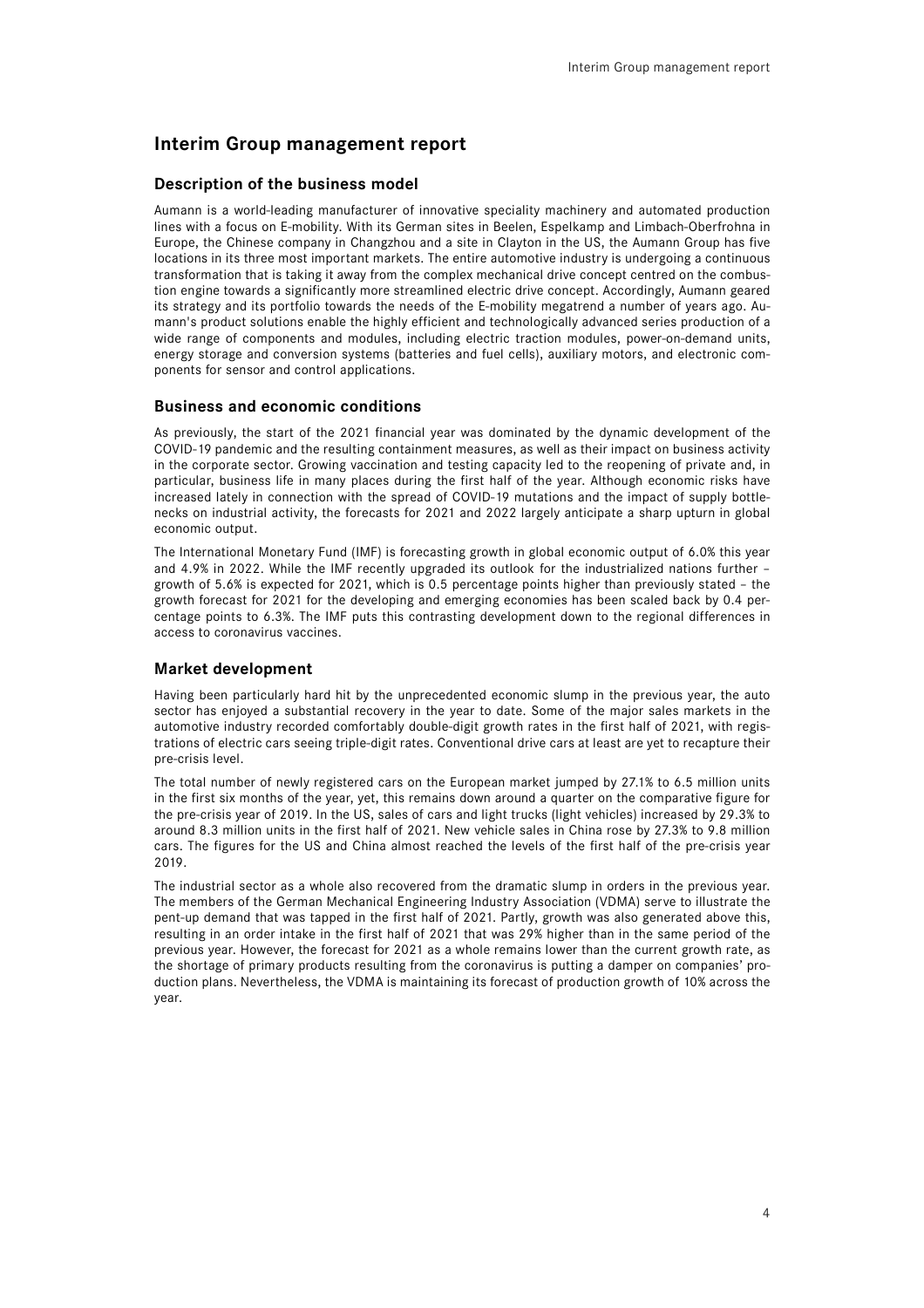## **Financial position and financial performance**

The consolidated revenue of the Aumann Group declined by 14.1% to €72.8 million (previous year: €84.7 million).

EBITDA amounted to €-0.9 million as at the end of June (previous year:  $€$ -4.0 million). After depreciation and amortisation of €2.3 million, the Aumann Group's EBIT amounted to €-3.2 million (previous year: €- 6.8 million). The financial result for the first six months was €-0.3 million, resulting in EBT of €-3.5 million (previous year: €-7.2 million). Consolidated net profit in the first half of 2021 amounted to €-2.6 million (previous year: €-5.1 million) or €-0.17 per share (based on an average of 15,250,000 shares outstanding).

Order intake totalled €104.1 million as at the end of June. Orders of €0.5 million were cancelled over this period. The order backlog was €134.4 million in the first half of the year.

The Group's equity amounted to €187.1 million on 30 June 2021 (31 December 2020: €186.3 million). Based on total consolidated assets of €288.9 million, the equity ratio was 64.8%.

Working capital has increased by €5.9 million since 31 December 2020.

Financial liabilities, in comparison to 31 December 2020 (€17.1 million), declined by €3.3 million to €14.9 million. Liquidity, including securities, totalled €94.4 million (31 December 2020: €90.2 million). Accordingly, net cash from the above liabilities and cash items amounted to €79.5 million as against €73.1 million on 31 December 2020.

## **Segment performance**

Given their different market prospects, Aumann differentiates between the E-mobility and Classic segments, which are described in more detail below.

In its E-mobility segment, Aumann predominantly manufactures speciality machinery and automated production lines with a focus on the automotive industry. Aumann's offering enables customers to carry out the highly efficient and technologically advanced mass production of a wide range of electric powertrain components and modules – from e-traction engines, drive and transmission components and power-ondemand units to various energy storage systems, including fuel cells, and electronic components. Aumann has a particular strategic focus on production lines for electric motor components and their assembly, which enable series production thanks to product solutions featuring innovative and efficient process flows. Aumann applies highly specialised and, in some cases, unique winding and assembly technologies with which copper wire is introduced into electric components. Another key strategic area is highly automated production lines for the production of energy storage systems. Aumann continued to realise highend production and assembly solutions with its customers in this area in the current financial year. Wellknown customers from the automotive industry use Aumann technology for the series production of their latest generations of e-traction engines, energy storage systems and electric auxiliary motors in the highest quality.

Revenue in the E-mobility segment contracted by 16.4% year-on-year to €46.0 million as at 30 June 2021. Segment EBITDA amounted to €-1.2 million after the first six months (previous year: €-1.3 million). EBIT totalled €-2.6 million (previous year: €-3.2 million). Order intake in the E-mobility segment totalled €75.0 million.

In the Classic segment, Aumann mainly manufactures speciality machinery and automated production lines for the automotive, consumer electronics, appliances and industry sectors. Aumann's solutions include systems for the production of drive components that reduce CO2 emissions from combustion engine vehicles. Aumann also offers highly automated manufacturing and assembly solutions to additional sectors like for the consumer electronics and appliances industries.

Revenue in the Classic segment amounted to €26.8 million in the first two quarters (previous year: €29.7 million). Segment EBITDA amounted to  $\epsilon$ -0.6 million as against the prior-year figure of  $\epsilon$ -2.9 million. EBIT totalled €-1.3 million (previous year: €-3.7 million). Order intake in the Classic segment amounted to €29.1 million.

#### **Employees**

Not including temporary employees or trainees, the number of employees was 850 as at 30 June 2021.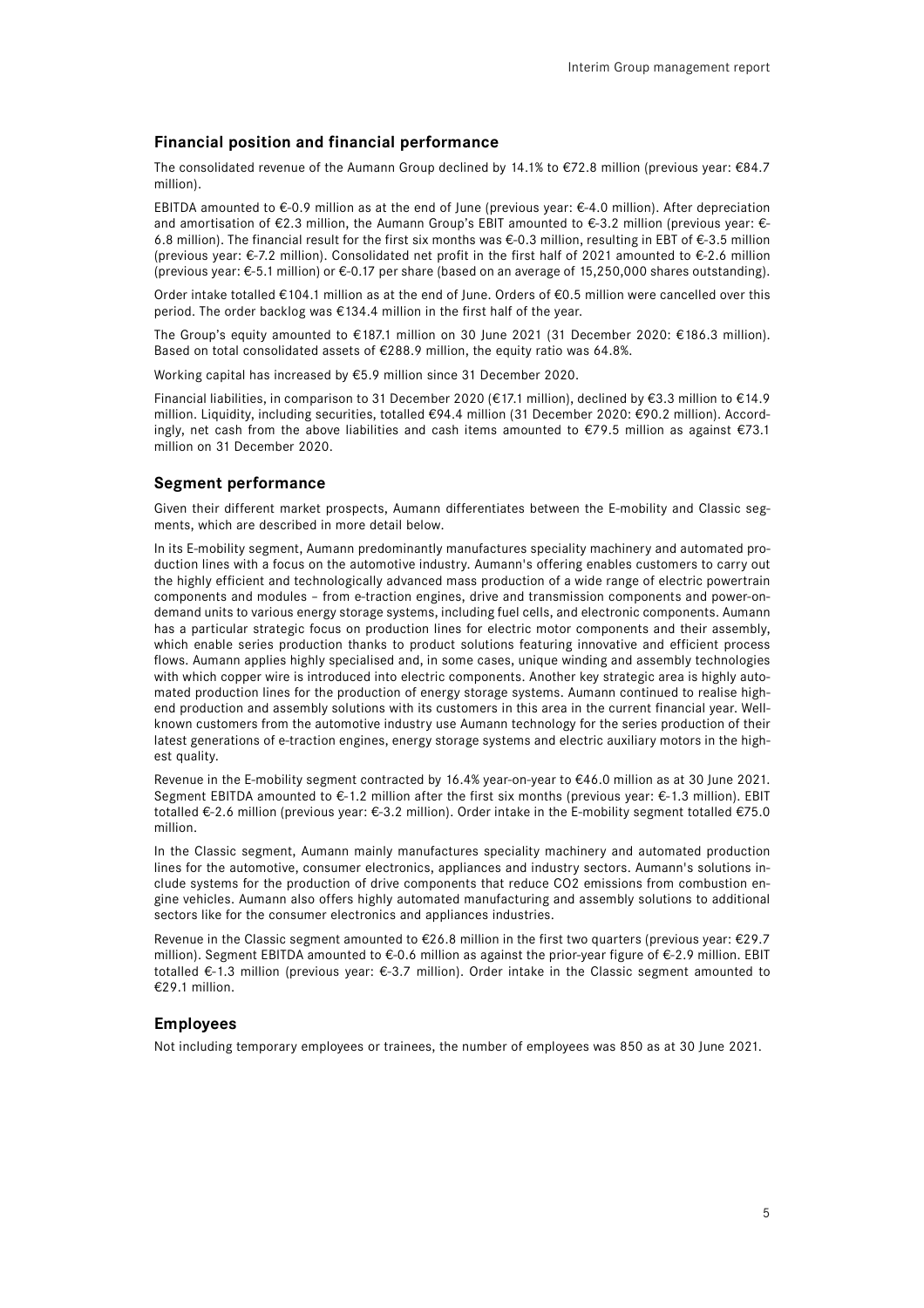## **Report on risks and opportunities**

A detailed presentation of the company's risks and opportunities can be found in the 2020 annual report at www.aumann.com. There have been no fundamental changes in risks and opportunities since the publication of the 2020 annual report.

Regarding the development of the COVID-19 pandemic, there could be a severe negative impact on the financial position and financial performance of the Aumann Group as a result of the further spread of COVID-19 mutations in particular and depending on the duration, intensity and effectiveness of any containment measures taken.

According to current assessments, neither individual risks nor a combination/correlation of multiple risks would pose a threat to the Aumann Group as a going concern.

Aumann's risk management system is suitable for identifying risks early on and taking immediate action.

## **Report on expected developments**

In light of the weak order intake in the previous year, management continues to forecast revenue of €160 million with an EBITDA margin of between -2.5% and +2.5% in the 2021 financial year. Given the market recovery in the first half of 2021, management expects the order intake for the 2021 financial year to improve compared with the previous year.

Beelen, 20 August 2021

Sebastian Roll **Sebastian Roll** Jan-Henrik Pollitt **Rolf Beckhoff** 

R.Beckl

Chief Executive Officer Chief Financial Officer Member of the Executive Board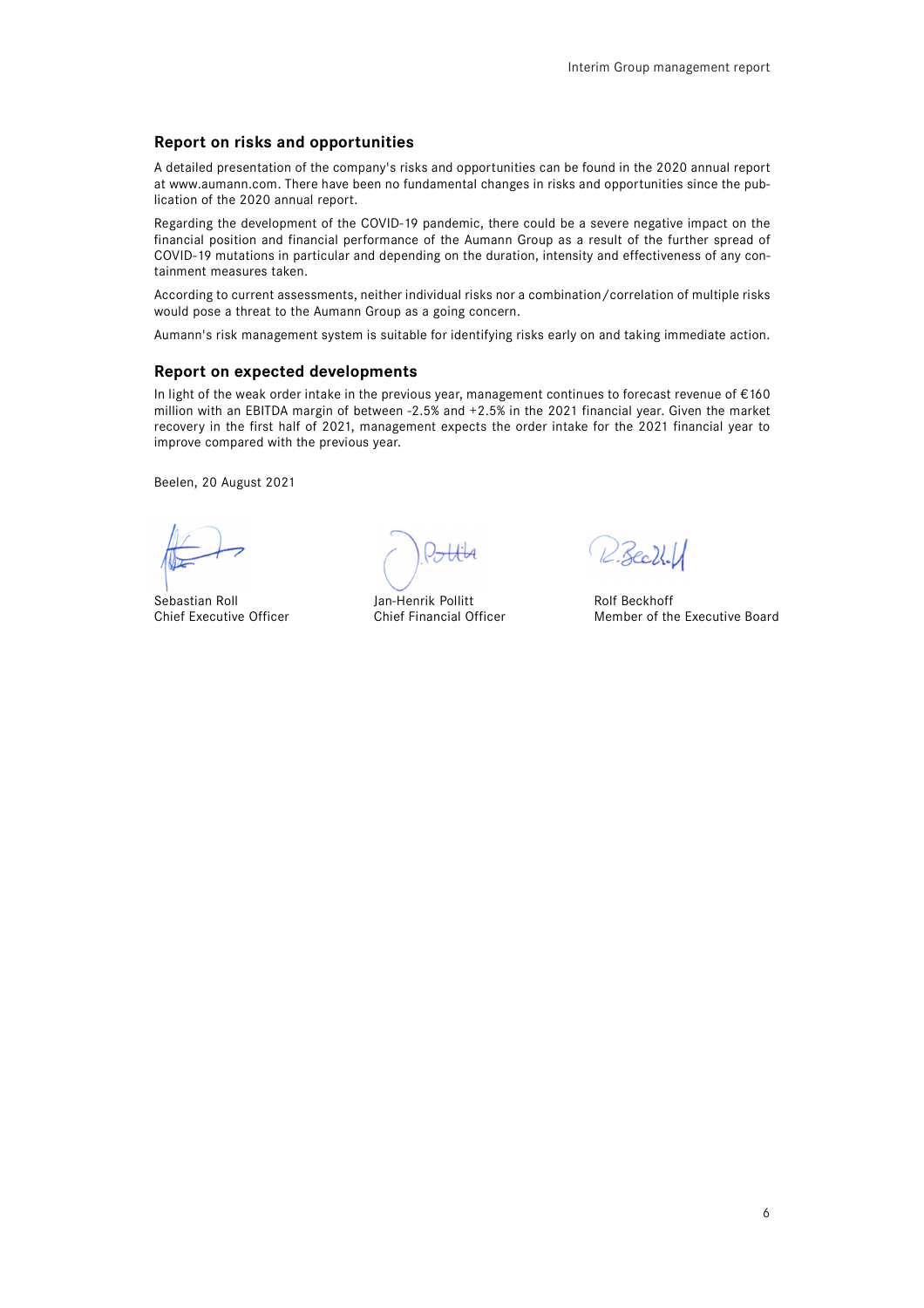| IFRS consolidated statement of comprehensive income | $1$ lan -   | $1$ lan -    |
|-----------------------------------------------------|-------------|--------------|
| (unaudited)                                         | 30 Jun 2021 | 30 Jun 2020  |
|                                                     | €k          | $\epsilon$ k |
| Revenue                                             | 72.761      | 84.673       |
| Increase $(+)$ / decrease $(-)$ in finished goods   |             |              |
| and work in progress                                | 128         | $-465$       |
| <b>Operating performance</b>                        | 72.889      | 84.208       |
| Capitalised development costs                       | 828         | 342          |
| Other operating income                              | 3.321       | 1.322        |
| <b>Total performance</b>                            | 77.038      | 85.872       |
| Cost of raw materials and supplies                  | $-35.727$   | $-41.438$    |
| Cost of purchased services                          | $-8.675$    | $-9.741$     |
| Cost of materials                                   | $-44.402$   | $-51.179$    |
| Wages and salaries                                  | $-23.173$   | $-26.318$    |
| Social security                                     |             |              |
| and pension costs                                   | $-6.937$    | $-6.193$     |
| <b>Staff costs</b>                                  | $-30.110$   | $-32.511$    |
| Other operating expenses                            | $-3.457$    | $-6.222$     |
| Earnings before interest, taxes, depreciation,      |             |              |
| and amortisation (EBITDA)                           | $-931$      | $-4.040$     |
| Amortisation and depreciation expense               | $-2.288$    | $-2.773$     |
| Earnings before interest and taxes (EBIT)           | $-3.219$    | $-6.813$     |
| Other interest and similar income                   | 52          | 33           |
| Interest and similar expenses                       | $-304$      | $-424$       |
| <b>Net finance costs</b>                            | $-252$      | $-391$       |
| Earnings before taxes (EBT)                         | $-3.471$    | $-7.204$     |
| Income tax expense                                  | 951         | 2.161        |
| Other taxes                                         | $-68$       | $-73$        |
| <b>Consolidated net profit</b>                      | $-2.588$    | $-5.116$     |
| Earnings per share (in $\epsilon$ )                 | $-0,17$     | $-0,34$      |

# **IFRS interim consolidated financial statements for 2021**

| IFRS consolidated statement of comprehensive income | $1$ lan $-$ | 1 Ian -     |
|-----------------------------------------------------|-------------|-------------|
| (unaudited)                                         | 30 Jun 2021 | 30 Jun 2020 |
|                                                     | €k          | $\in$ k     |
| <b>Consolidated net profit</b>                      | $-2.588$    | $-5.116$    |
| Currency translation differences                    | 196         | $-54$       |
| FairValue Reserve                                   | 3.115       | $-188$      |
| Other comprehensive income after taxes              | 3.311       | $-242$      |
| Comprehensive income for the reporting period       | 723         | $-5.358$    |
|                                                     |             |             |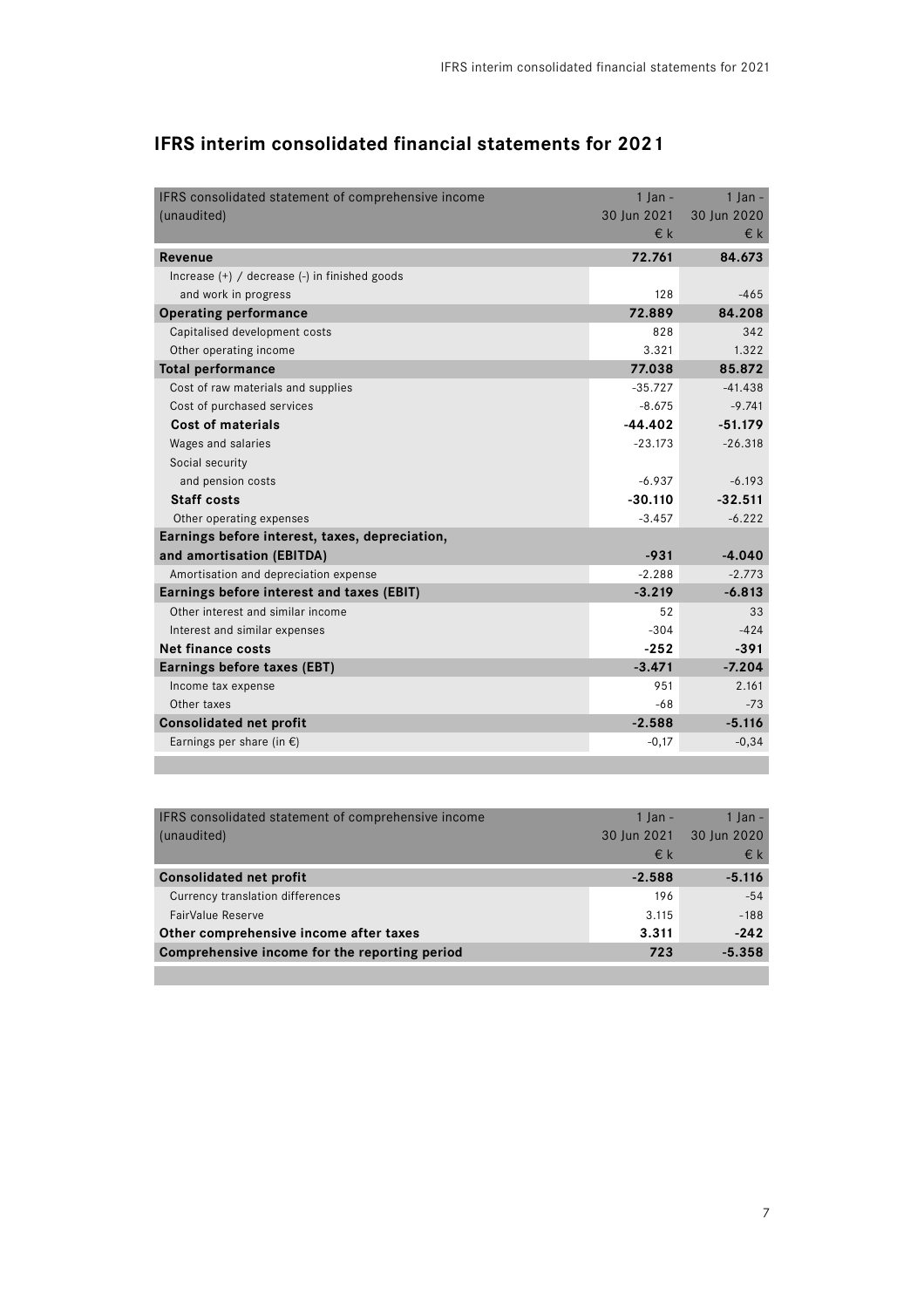| IFRS consolidated statement of comprehensive income | $1$ Apr -   | $1$ Apr -   |
|-----------------------------------------------------|-------------|-------------|
| (unaudited)                                         | 30 Jun 2021 | 30 Jun 2020 |
|                                                     | €k          | €k          |
| Revenue                                             | 36.348      | 36.584      |
| Increase $(+)$ / decrease $(-)$ in finished goods   |             |             |
| and work in progress                                | 39          | $-691$      |
| <b>Operating performance</b>                        | 36.387      | 35.893      |
| Capitalised development costs                       | 272         | 180         |
| Other operating income                              | 2.276       | 902         |
| <b>Total performance</b>                            | 38.935      | 36.975      |
| Cost of raw materials and supplies                  | $-18.935$   | $-20.585$   |
| Cost of purchased services                          | $-3.775$    | $-4.053$    |
| <b>Cost of materials</b>                            | $-22.710$   | $-24.638$   |
| Wages and salaries                                  | $-11.772$   | $-12.708$   |
| Social security                                     |             |             |
| and pension costs                                   | $-3.115$    | $-1.996$    |
| <b>Staff costs</b>                                  | $-14.887$   | $-14.704$   |
| Other operating expenses                            | $-1.752$    | $-3.204$    |
| Earnings before interest, taxes, depreciation,      |             |             |
| and amortisation (EBITDA)                           | $-414$      | $-5.571$    |
| Amortisation and depreciation expense               | $-1.156$    | $-1.661$    |
| Earnings before interest and taxes (EBIT)           | $-1.570$    | $-7.232$    |
| Other interest and similar income                   | 94          | 2           |
| Interest and similar expenses                       | $-108$      | $-129$      |
| Net finance costs                                   | $-14$       | $-127$      |
| Earnings before taxes (EBT)                         | $-1.584$    | $-7.359$    |
| Income tax expense                                  | 329         | 2.206       |
| Other taxes                                         | $-52$       | $-47$       |
| <b>Consolidated net profit</b>                      | $-1.307$    | $-5.200$    |
| Earnings per share (in $\epsilon$ )                 | $-0,09$     | $-0,34$     |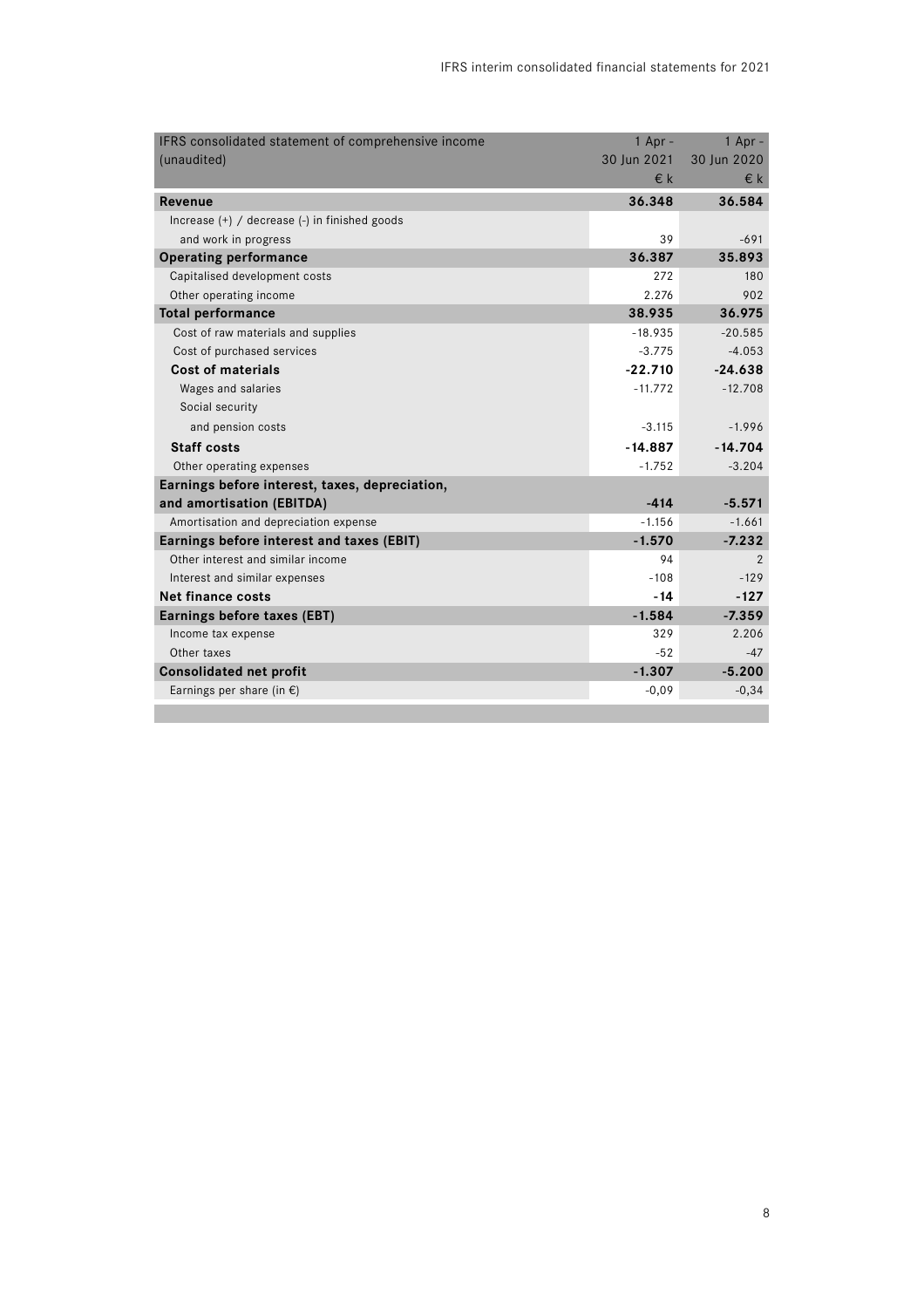| Statement of financial position                            | 30 Jun 2021 | 31 Dec 2020 |
|------------------------------------------------------------|-------------|-------------|
| Assets (IFRS)                                              | unaudited   | audited     |
|                                                            | €k          | €k          |
| <b>Non-current assets</b>                                  |             |             |
| Own produced intangible assets                             | 9.784       | 9.518       |
| Concessions, industrial property rights and similar rights | 394         | 503         |
| Goodwill                                                   | 38.484      | 38.484      |
| Advance payments                                           | 2.026       | 1.145       |
| Intangible assets                                          | 50.688      | 49.650      |
| Land and buildings                                         |             |             |
| including buildings on third-party land                    | 24.632      | 25.134      |
| Technical equipment and machinery                          | 3.125       | 3.452       |
| Other equipment, operating and office equipment            | 3.061       | 3.602       |
| Advance payments and assets under development              | 413         | 413         |
| Property, plant and equipment                              | 31.231      | 32.601      |
| <b>Financial assets</b>                                    | 31.857      | 20.444      |
| Deferred tax assets                                        | 486         | 475         |
|                                                            |             |             |
|                                                            | 114.262     | 103.170     |
| <b>Current assets</b>                                      |             |             |
| Raw materials and supplies                                 | 1.114       | 1.776       |
| Work in progress                                           | 2.367       | 1.314       |
| Finished goods                                             | 149         | 149         |
| Advance payments                                           | 4.103       | 4.949       |
| <b>Inventories</b>                                         | 7.733       | 8.188       |
| Trade receivables                                          | 19.793      | 31.108      |
| Receivables from construction contracts                    | 81.766      | 70.906      |
| Other current assets                                       | 2.819       | 4.819       |
| Trade receivables                                          |             |             |
| and other current assets                                   | 104.378     | 106.833     |
| <b>Securities</b>                                          | 69          | 340         |
| Cash in hand                                               | 9           | 9           |
| <b>Bank balances</b>                                       | 62.444      | 69.441      |
| Cash in hand, bank balances                                | 62.453      | 69.450      |
|                                                            | 174.633     | 184.811     |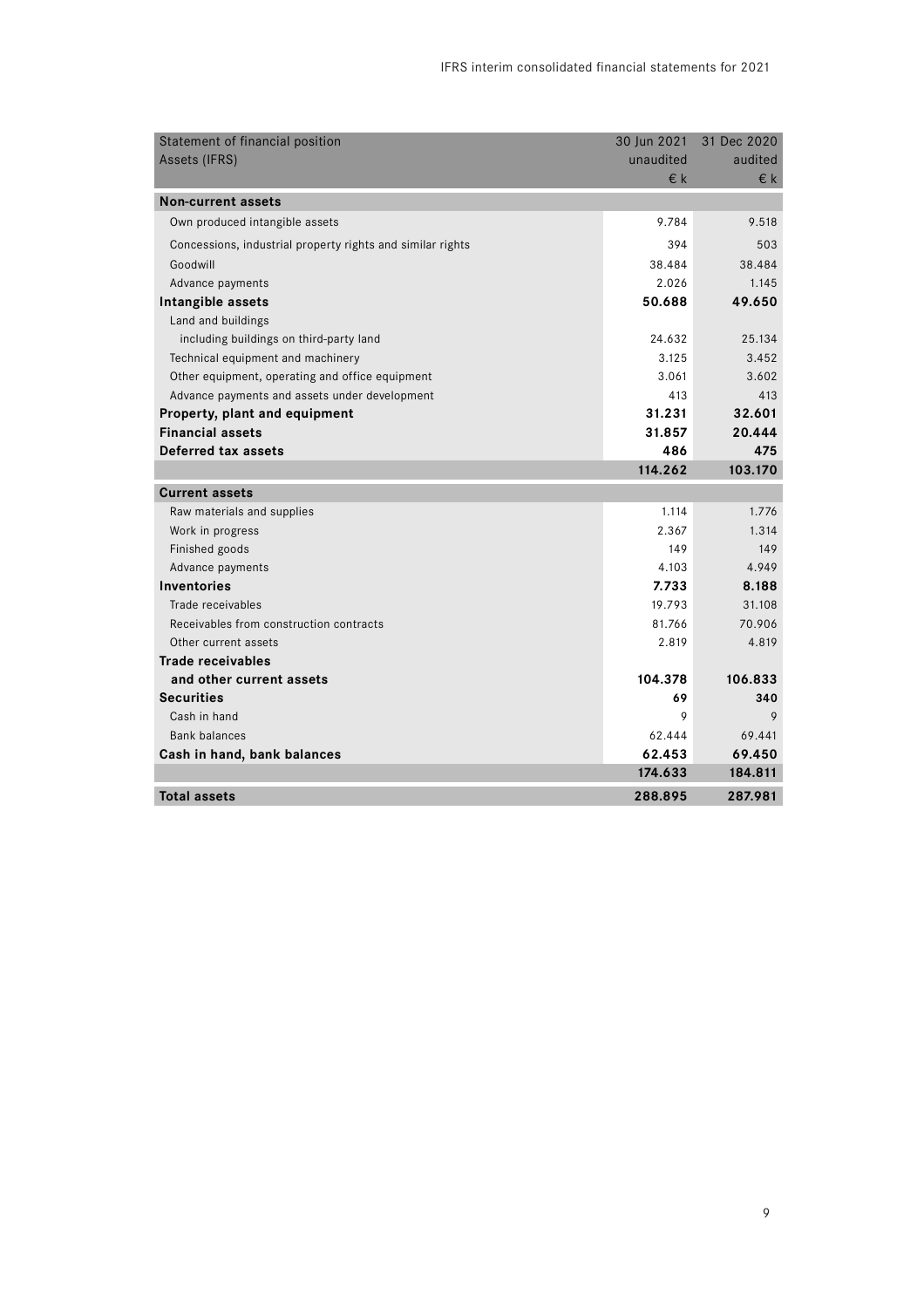| Statement of financial position           | 30 Jun 2021 | 31 Dec 2020  |
|-------------------------------------------|-------------|--------------|
| Equity and liabilities (IFRS)             | unaudited   | audited      |
|                                           | $E$ k       | $\epsilon$ k |
| Equity                                    |             |              |
| Issued capital                            | 15.250      | 15.250       |
| Capital reserve                           | 140.917     | 140.918      |
| Retained earnings                         | 30.894      | 30.170       |
|                                           | 187.061     | 186.338      |
| <b>Non-current liabilities</b>            |             |              |
| Pension provisions                        | 22.232      | 22.246       |
| Liabilities to banks                      | 10.132      | 11.992       |
| Liabilities from Leasing                  | 498         | 753          |
| Other provisions                          | 782         | 838          |
| Other liabilities                         | 951         | 1.005        |
| Deferred tax liabilities                  | 992         | 2.669        |
|                                           | 35.587      | 39.503       |
| <b>Current liabilities</b>                |             |              |
| Liabilities to banks                      | 3.719       | 3.719        |
| Liabilities from Leasing                  | 550         | 623          |
| Contractual obligations                   | 15.716      | 3.878        |
| Trade payables                            | 16.879      | 25.878       |
| Other liabilities                         | 2.060       | 2.344        |
| Restructuring provisions                  | 5.839       | 7.517        |
| Provisions with the nature of a liability | 7.615       | 5.894        |
| Tax provisions                            | 1.054       | 1.124        |
| Other provisions                          | 12.815      | 11.163       |
|                                           | 66.247      | 62.140       |
| <b>Total equity and liabilities</b>       | 288.895     | 287.981      |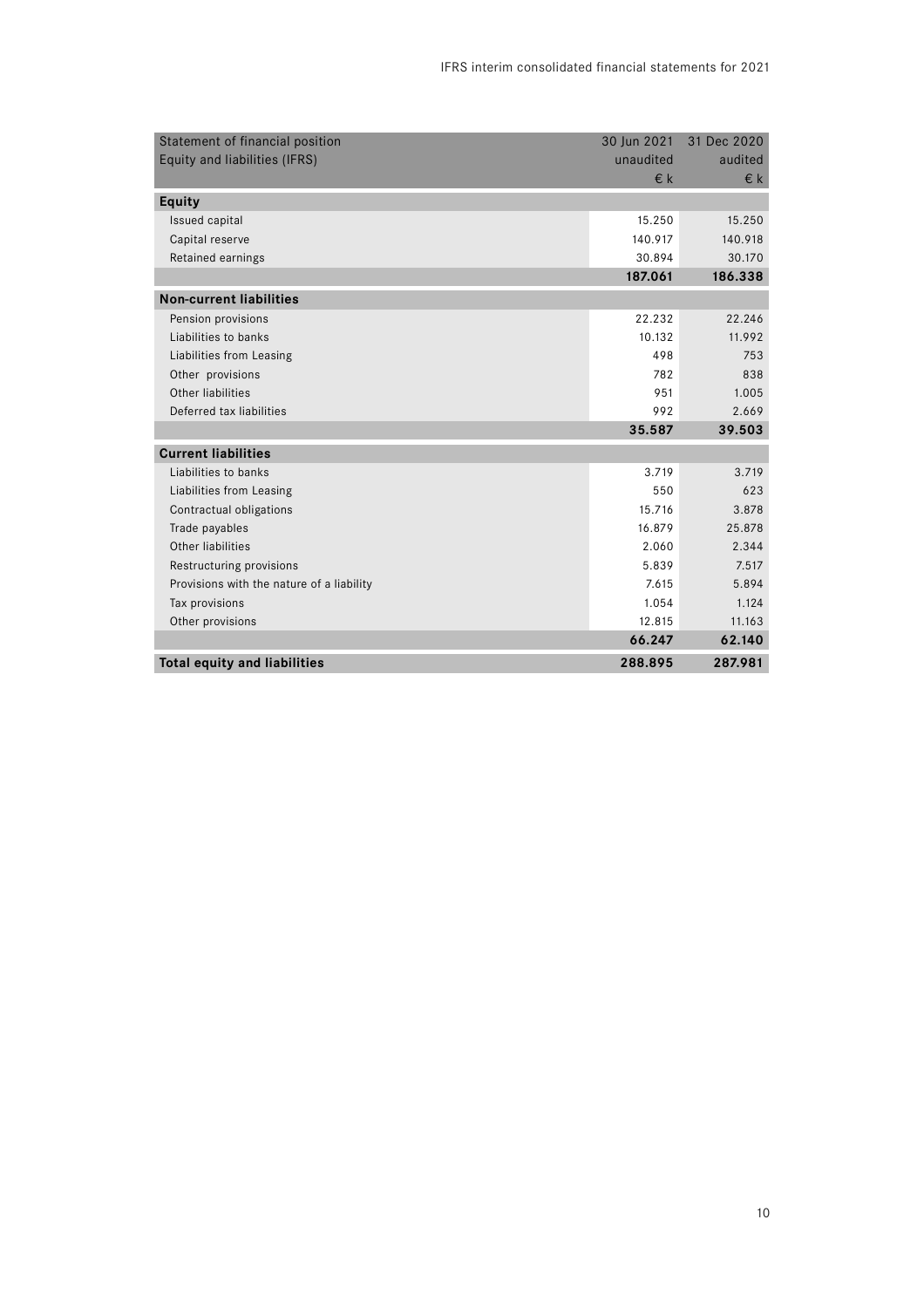| Consolidated statement of cash flows                            | $1$ Jan -   | $1$ Jan -    |
|-----------------------------------------------------------------|-------------|--------------|
| (unaudited)                                                     | 30 Jun 2021 | 30 Jun 2020  |
|                                                                 | €k          | €k           |
| 1. Cash flow from operating activities                          |             |              |
| Earnings before interest and taxes (EBIT)                       | $-3.219$    | $-6.813$     |
| Adjustments for non-cash transactions                           |             |              |
| Write-downs on non-current assets                               | 2.288       | 2.773        |
| Increase (+) /decrease (-) in provisions                        | $-97$       | $-1.908$     |
| Losses (+) / Gains (-) for disposel of assets                   | 0           | $\mathbf{0}$ |
| Other non-cash expenses / income                                | $-808$      | $-14$        |
|                                                                 | 1.383       | 851          |
| Change in working capital:                                      |             |              |
| Increase (-) / decrease (+) in inventories, trade receivables   |             |              |
| and other assets                                                | 1.697       | 24.618       |
| Decrease (-) / increase (+) in trade payables                   |             |              |
| and other liabilities                                           | 4.223       | $-23.862$    |
|                                                                 | 5.920       | 756          |
| Income taxes paid $(-)$ / received $(+)$                        | 358         | $-686$       |
| Interest received                                               | 52          | 32           |
|                                                                 | 410         | -654         |
| Cash flow from operating activities                             | 4.494       | $-5.860$     |
| 2. Cash flow from investing activities                          |             |              |
| Investments (-) / divestments (+) intangible assets             | $-1.711$    | $-882$       |
| Investments (-) / divestments (+) property, plant and equipment | $-232$      | $-804$       |
| assets and securities                                           | $-7.117$    | $-2.819$     |
| Cash flow from investing activities                             | $-9.060$    | $-4.505$     |
| 3. Cash flow from financing activities                          |             |              |
| Profit distribution to shareholders                             | 0           | $\mathbf 0$  |
| Proceeds from borrowing financial loans                         | 0           | 1.843        |
| Repayments of financial loans                                   | $-2.190$    | $-2.404$     |
| Interest payments                                               | $-304$      | $-423$       |
| Cash flow from financing activities                             | $-2.494$    | $-984$       |
| Cash and cash equivalents at end of period                      |             |              |
| Change in cash and cash equivalents                             |             |              |
| (Subtotal 1-3)                                                  | $-7.060$    | $-11.349$    |
| Effects of changes in foreign exchange rates (non-cash)         | 62          | -41          |
| Cash and cash equivalents at start of reporting period          | 69.451      | 78.931       |
| Cash and cash equivalents at end of period                      | 62.453      | 67.541       |
| Composition of cash and cash equivalents                        |             |              |
| Cash in hand                                                    | 9           | 3            |
| <b>Bank balances</b>                                            | 62.444      | 67.538       |
| Reconciliation to liquidity reserve on 31 March                 | 2021        | 2020         |
| Cash and cash equivalents at end of period                      | 62.453      | 67.541       |
| <b>Securities</b>                                               | 31.926      | 18.962       |
| Liquidity reserve on 30 Jun                                     | 94.379      | 86.503       |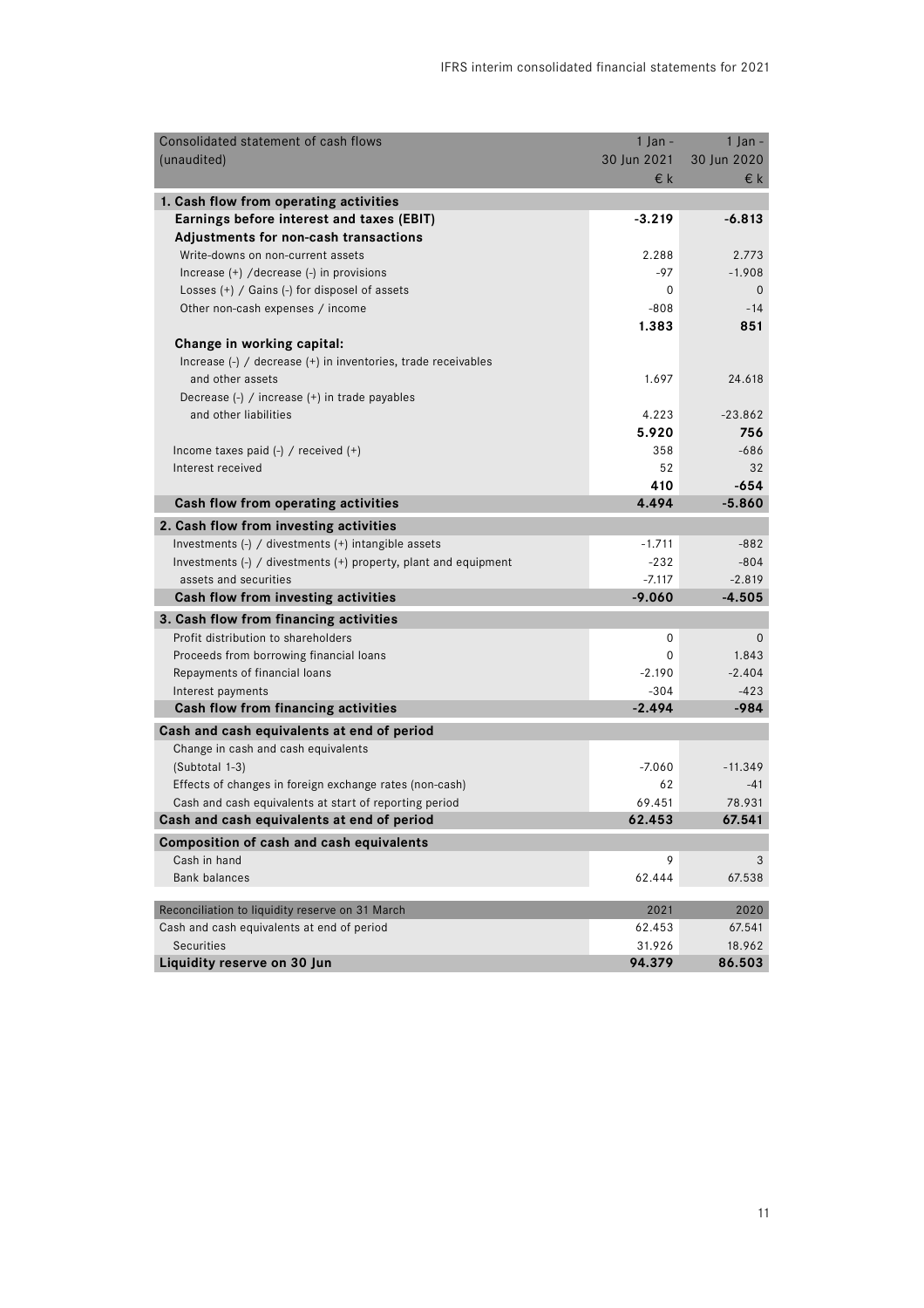| Statement of changes in consolidated equity (unaudited) |               |                |                          |              |              |              |              |
|---------------------------------------------------------|---------------|----------------|--------------------------|--------------|--------------|--------------|--------------|
|                                                         |               |                | <b>Retained earnings</b> |              |              |              |              |
|                                                         | <b>Issued</b> | Capital        | Currency                 | FairValue    | Pension      | Generated    | Consolidated |
|                                                         | capital       | reserve        | translation              | reserve      | reserve      | consolidated | equity       |
|                                                         |               |                | difference               |              |              | equity       |              |
|                                                         |               |                |                          |              |              |              |              |
|                                                         |               |                |                          |              |              |              |              |
|                                                         | $E$ k         | $E$ k          | $\in$ k                  | $E$ k        | $E$ k        | €k           | €k           |
| 1 Jan 2020                                              | 15.250        | 140.918        | $-1$                     | 1.567        | $-4.130$     | 49.560       | 203.164      |
|                                                         |               |                |                          |              |              |              |              |
| Payed dividend                                          | $\mathbf 0$   | $\Omega$       | $\mathbf 0$              | $\Omega$     | $\mathbf 0$  | $\mathbf 0$  | $\Omega$     |
| <b>Subtotal</b>                                         | 15.250        | 140.918        | $-1$                     | 1.567        | $-4.130$     | 49.560       | 203.164      |
| Amounts recognised in other comprehensive income        | $\mathbf 0$   | $\mathbf 0$    | $\overline{0}$           | 1.380        | 229          | $\mathbf{0}$ | 1.609        |
| Currency translation difference                         | $\Omega$      | 0              | $-108$                   | $\Omega$     | 0            | $\Omega$     | $-108$       |
| Consolidated net profit                                 | $\mathbf 0$   | $\mathbf 0$    | $\overline{0}$           | $\mathbf{0}$ | $\mathbf{0}$ | $-18.327$    | $-18.327$    |
| Total comprehensive income                              | $\mathbf 0$   | $\mathbf 0$    | $-108$                   | 1.380        | 229          | $-18.327$    | $-16.826$    |
|                                                         |               |                |                          |              |              |              |              |
| 31 Dec 2020                                             | 15.250        | 140.918        | $-109$                   | 2.947        | $-3.901$     | 31.233       | 186.338      |
| Payed dividend                                          | $\mathbf 0$   | $\mathbf 0$    | $\overline{0}$           | $\mathbf 0$  | $\mathbf 0$  | $\mathbf{0}$ | $\Omega$     |
| <b>Subtotal</b>                                         | 15.250        | 140.918        | $-109$                   | 2.947        | $-3.901$     | 31.233       | 186.338      |
| Amounts recognised in other comprehensive income        | $\Omega$      | $\overline{0}$ | $\Omega$                 | 3.115        | $\mathbf{0}$ | $\mathbf{0}$ | 3.115        |
| Currency translation difference                         | $\mathbf 0$   | 0              | 196                      | $\Omega$     | $\mathbf 0$  | $\mathbf{0}$ | 196          |
| Consolidated net profit                                 | $\Omega$      | $\mathbf 0$    | $\Omega$                 | $\Omega$     | $\mathbf{0}$ | $-2.588$     | $-2.588$     |
| Total comprehensive income                              | $\mathbf 0$   | $\mathbf 0$    | 197                      | 3.115        | $\mathbf 0$  | $-2.589$     | 723          |
|                                                         |               |                |                          |              |              |              |              |
| 30 Jun 2021                                             | 15.250        | 140.918        | 88                       | 6.062        | $-3.901$     | 28.644       | 187.061      |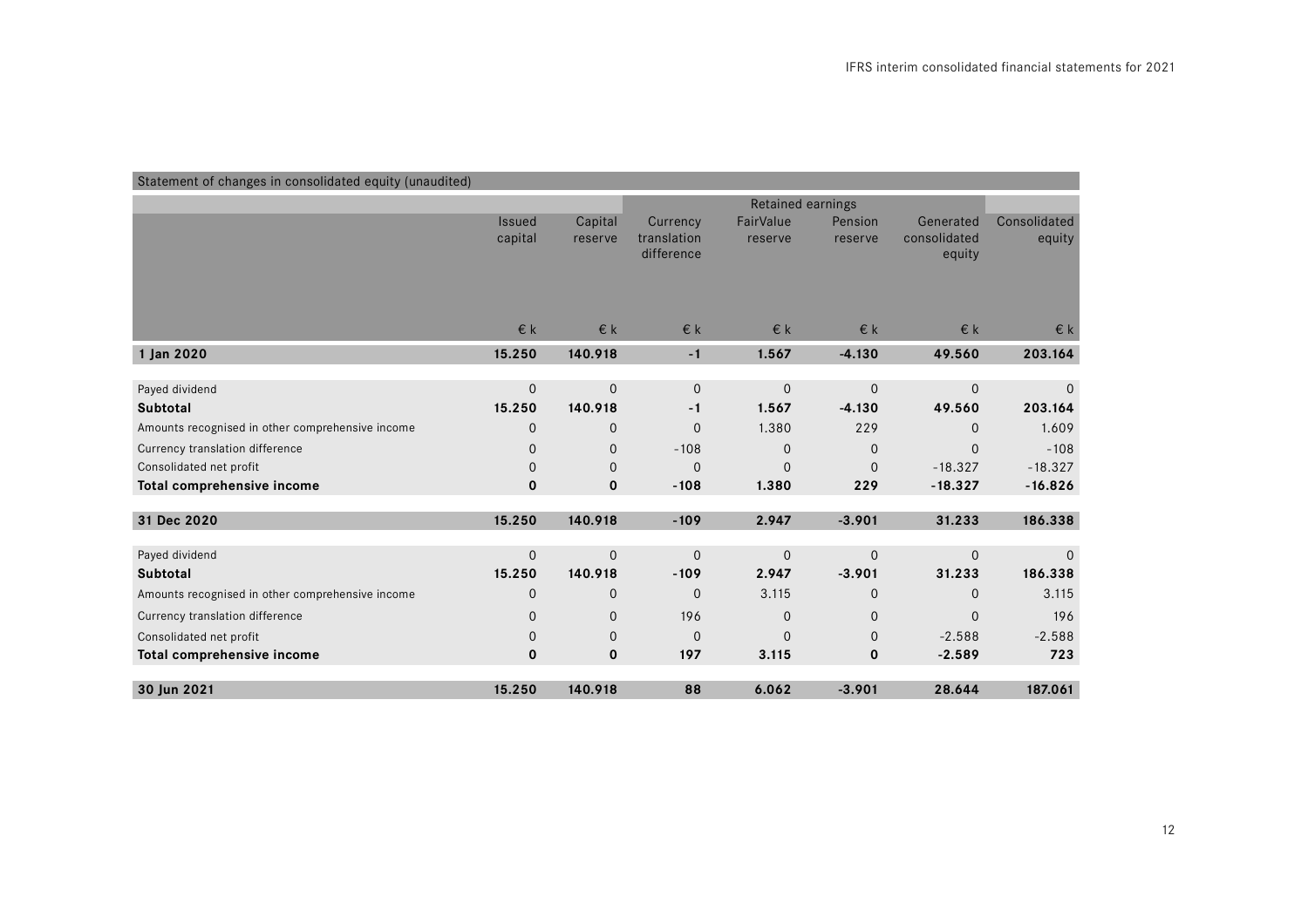## **Notes to the interim consolidated financial statements**

## **Accounting**

The interim financial report of the Aumann Group for the period 1 January to 30 June 2021 was prepared on the basis of the International Financial Reporting Standards (IFRS) published by the International Accounting Standards Board (IASB) as adopted in the EU. It was prepared in accordance with IAS 34.

## **Accounting policies**

The accounting policies adopted are the same as those applied in preparing the consolidated financial statements as at 31 December 2020. The preparation of the financial statements is influenced by accounting policies and assumptions and estimates affecting the amount and reporting of recognised assets, liabilities, contingent liabilities and income and expense items. Matters relating to revenue are deferred intra-year.

## **Goodwill**

The carrying amount of goodwill is unchanged at €38,484 thousand (31 December 2020: €38,484 thousand).

## **Segment reporting**

The Aumann Group's management classifies the segments as described in the interim Group management report.

| 1 Jan - 30 Jun 2021<br>(unaudited)      | Classic      | E-mobility | Reconcilation | Group    |
|-----------------------------------------|--------------|------------|---------------|----------|
|                                         | $\epsilon$ k | $\in$ k    | $\epsilon$ k  | $\in$ k  |
| Order backlog                           | 56.306       | 78.113     | 0             | 134.419  |
| <b>Order intake</b>                     | 29.050       | 75.008     | $\mathbf 0$   | 104.058  |
| Revenue from third parties              | 26.764       | 45.997     | 0             | 72.761   |
| <b>EBITDA</b>                           | $-564$       | $-1.157$   | 790           | $-931$   |
| Amortisation and depreciation           | $-774$       | $-1.483$   | $-31$         | $-2.288$ |
| <b>EBIT</b>                             | $-1.338$     | $-2.640$   | 759           | $-3.219$ |
| Financial result                        | 23           | $-281$     | 6             | $-252$   |
| <b>EBT</b>                              | $-1.315$     | $-2.921$   | 765           | $-3.471$ |
| EBITDA-Margin                           | $-2,1%$      | $-2,5%$    |               | $-1,3%$  |
| Trade receivables and                   |              |            |               |          |
| Receivables from construction contracts | 39.729       | 61.830     | $\bf{0}$      | 101.559  |
| <b>Contractual obligations</b>          | 8.879        | 6.837      | 0             | 15.716   |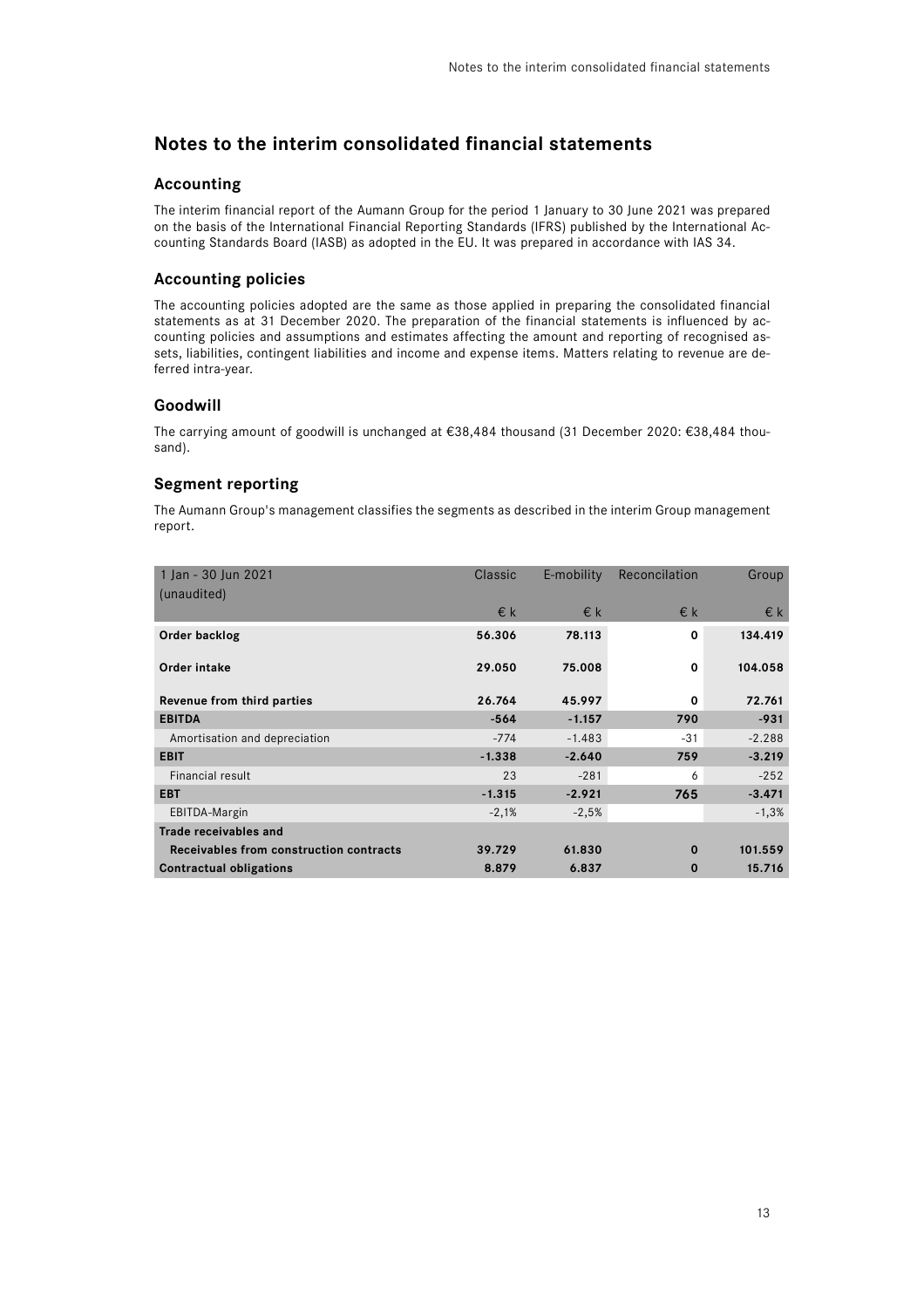| 1 Jan - 30 Jun 2020<br>(unaudited)      | Classic  | E-mobility   | Reconcilation | Group        |
|-----------------------------------------|----------|--------------|---------------|--------------|
|                                         | $\in$ k  | $\epsilon$ k | $\epsilon$ k  | $\epsilon$ k |
| Order backlog                           | 55.763   | 69.594       | 0             | 125.357      |
| Order intake                            | 41.242   | 41.829       | $\mathbf 0$   | 83.071       |
| Revenue from third parties              | 29.681   | 54.992       | 0             | 84.673       |
| <b>EBITDA</b>                           | $-2.856$ | $-1.316$     | 132           | $-4.040$     |
| Amortisation and depreciation           | $-872$   | $-1.870$     | $-31$         | $-2.773$     |
| <b>EBIT</b>                             | $-3.728$ | $-3.186$     | 101           | $-6.813$     |
| Financial result                        | $-59$    | $-365$       | 33            | $-391$       |
| <b>EBT</b>                              | $-3.787$ | $-3.551$     | 134           | $-7.204$     |
| EBITDA-Margin                           | $-9,6%$  | $-2,4%$      |               | $-4,8%$      |
| Trade receivables and                   |          |              |               |              |
| Receivables from construction contracts | 57.580   | 48.419       | $\bf{0}$      | 105.999      |
| <b>Contractual obligations</b>          | 3.147    | 2.457        | $\bf{0}$      | 5.604        |

## **Changes in contingent liabilities**

There were no changes in contingent liabilities as against 31 December 2020.

## **Related party transactions**

Business transactions between consolidated Group companies and other companies of the MBB Group are conducted at arm's-length conditions.

## **Events after the end of the reporting period**

There were no significant events after the end of the reporting period.

## **Review**

The condensed interim consolidated financial statements as at 30 June 2021 and the interim Group management report were neither audited in accordance with section 317 of the Handelsgesetzbuch (HGB – German Commercial Code) nor reviewed by an auditor.

#### **Responsibility statement**

To the best of our knowledge, and in accordance with the applicable reporting principles for interim financial reporting, the interim consolidated financial statements give a true and fair view of the results of operations, financial position and net assets of the Group, and the interim management report of the Group includes a fair review of the development and performance of the business and the position of the Group, together with a description of the principal opportunities and risks associated with the expected development of the Group for the remaining months of the financial year.

Beelen, 20 August 2021

Sebastian Roll **Sebastian Roll** Jan-Henrik Pollitt **Rolf Beckhoff** 

R.Beck.U

Chief Executive Officer Chief Financial Officer Member of the Executive Board